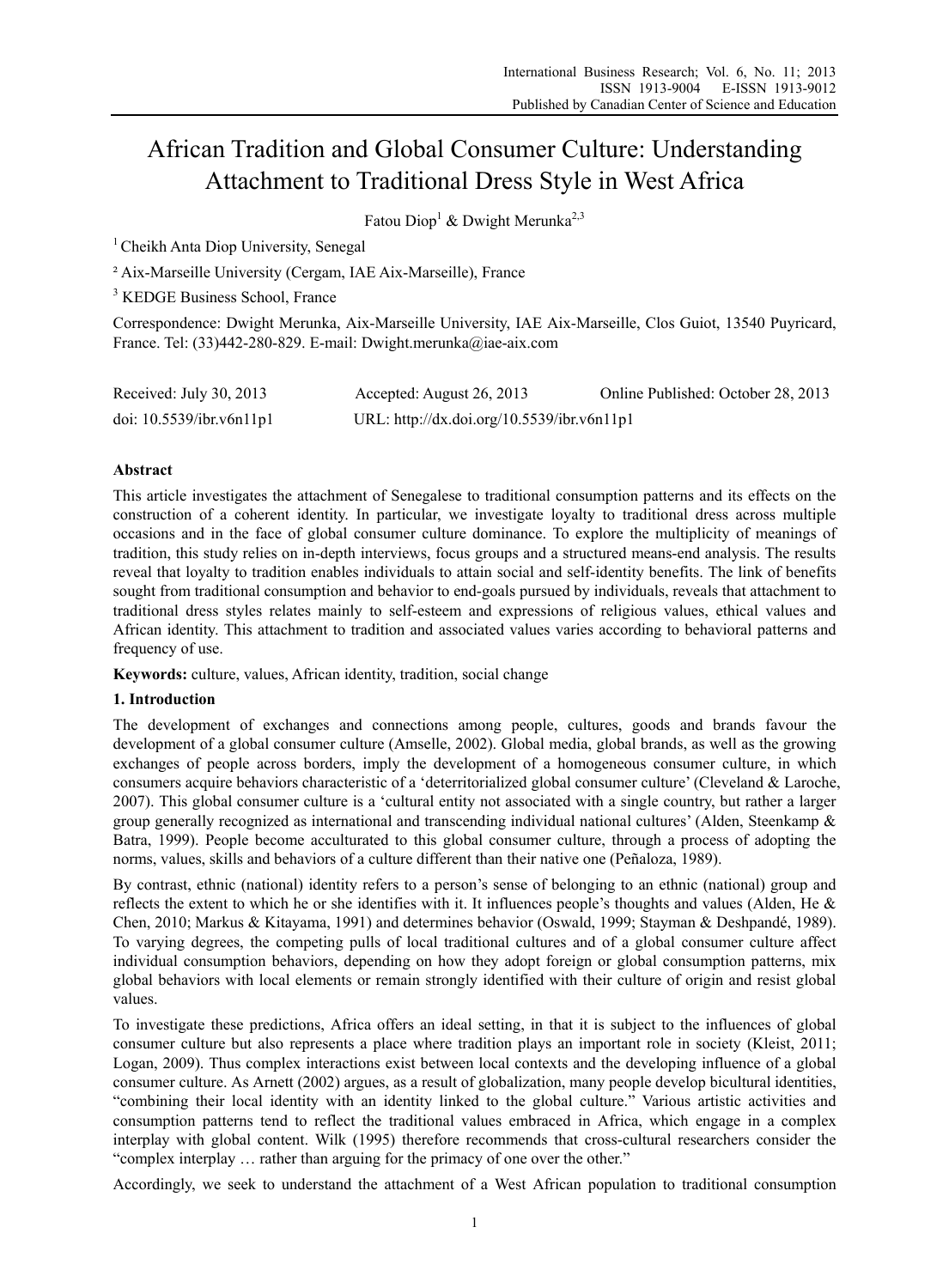patterns, in face of the development of a global consumer culture. We argue that African consumers are influenced both by global and local consumer cultures. Rather than simply accepting a global consumer culture and giving up their ethnic identity and associated behaviors, consumers in Senegal account for the importance of traditional values and integrate multiple cultures. Through such integration, they alternate among cultures, depending on the social context. We attempt to identify the determinants of traditional consumption behaviors, including their associated benefits and related values (or end goals). With this identification, we can better comprehend loyalty to traditional and resistance to global consumption patterns. Remaining loyal to traditional consumption patterns in diverse occasions emerges as an important expression of both self- and group identity (Beverland & Farrelly, 2010).

In our empirical investigation, we focus on clothing consumption, a category with economic importance and strong influences stemming from both the global economy and local tradition. Fashion facilitates expressions of self-identity and enables consumers to switch from one style to another, depending on the situation. To investigate this aspect of culture and consumption, we adopt a qualitative approach with the conduct of both in-depth interviews and focus groups of Senegalese men and women who vary in their attachment to traditional dress styles. We formally uncover the links they make between the perceived benefits of wearing traditional dress, the instrumental values they wish to express and the end goals they pursue. We model these links through a means-end analysis.

In the next section, we outline the relationship between consumer goals and attachment to traditional consumer behavior through a brief literature review. After we describe the methods we used to address our research objectives, we present our findings and identify the reasons for consumers' attachment to traditional (African) dress styles. We structure these reasons according to a means-end analysis to clarify consumer goals and values. Finally, considering that values and behaviors vary across individuals, we distinguish meanings and values for frequent versus infrequent users of traditional dress styles in West Africa.

# **2. Theoretical Background**

# *2.1 Tradition and Dress Styles*

The concept of tradition can be ambiguous; for example, dress styles of past centuries are not considered an option. Furthermore, modern African nations comprise various ethnic groups with many different styles. As is the case for any fashion, dress styles constantly are re-invented and evolve. However, it is possible to establish an unambiguous contrast in forms, colors, patterns and cloths between traditional West African dress styles and global Westernized dress styles, from both physical and psychological perspectives.

Studying the attachment of Africans to a traditional dress style is appropriate because clothing is a strong expression of identity and enables people to express themselves in an observable way (Hamilton, 1991). It is an accessible, visible and changing indicator of individual character, identity and status. Clothing is also an expression of group identity, such that it can strengthen ethnic, religious or political recognition and belonging.

Many authors have stressed the importance of clothing in Africa as an expression of self and group behavior (Allman, 2004); it also offers the simultaneous coexistence of traditional and modern dress styles in many occasions and across consumer profiles. Wearing traditional dress may be an expression of national, regional, tribal or religious identity. In turn, wearing global (Western) dress may signal a more modern or cosmopolitan style. Western style also may be associated with literacy, education, power and a global sense of culture—or with a loss of identity, loss of control over the youth or women's loss of morality (Hopkins, 2006). Switching from modern to traditional dress may occur because 'ethnic dress helps to position an individual in time and place relationships' (Eicher, Roach-Higgins & Johnson, 1995), possibly linked to a feeling of kinship when traditional dress allows a person to look the same as significant others (Gordon, 1987) and distinguish oneself from outsiders who are not members of the cultural group.

Cleveland, Laroche & Hallab (2012) show that the adoption of European or American fashion by Lebanese consumers is linked to acculturation to global consumer culture (not to ethnic identity). The more sensitive people are to global consumer culture, the more they wear Western-style clothes, independent of their ethnic identity. In contrast, the adoption of traditional Lebanese fashion is linked negatively to acculturation and positively to ethnic identity. Therefore, the adoption of global fashion corresponds to the dominance of a global culture, whereas adoption of the local, traditional style corresponds to a cultural strategy of separation and resistance to global culture.

Although prior research has suggested little integration of two cultures (Berry, 1997), in which case people would adopt both fashion styles, depending on the occasion or social context, observations in West Africa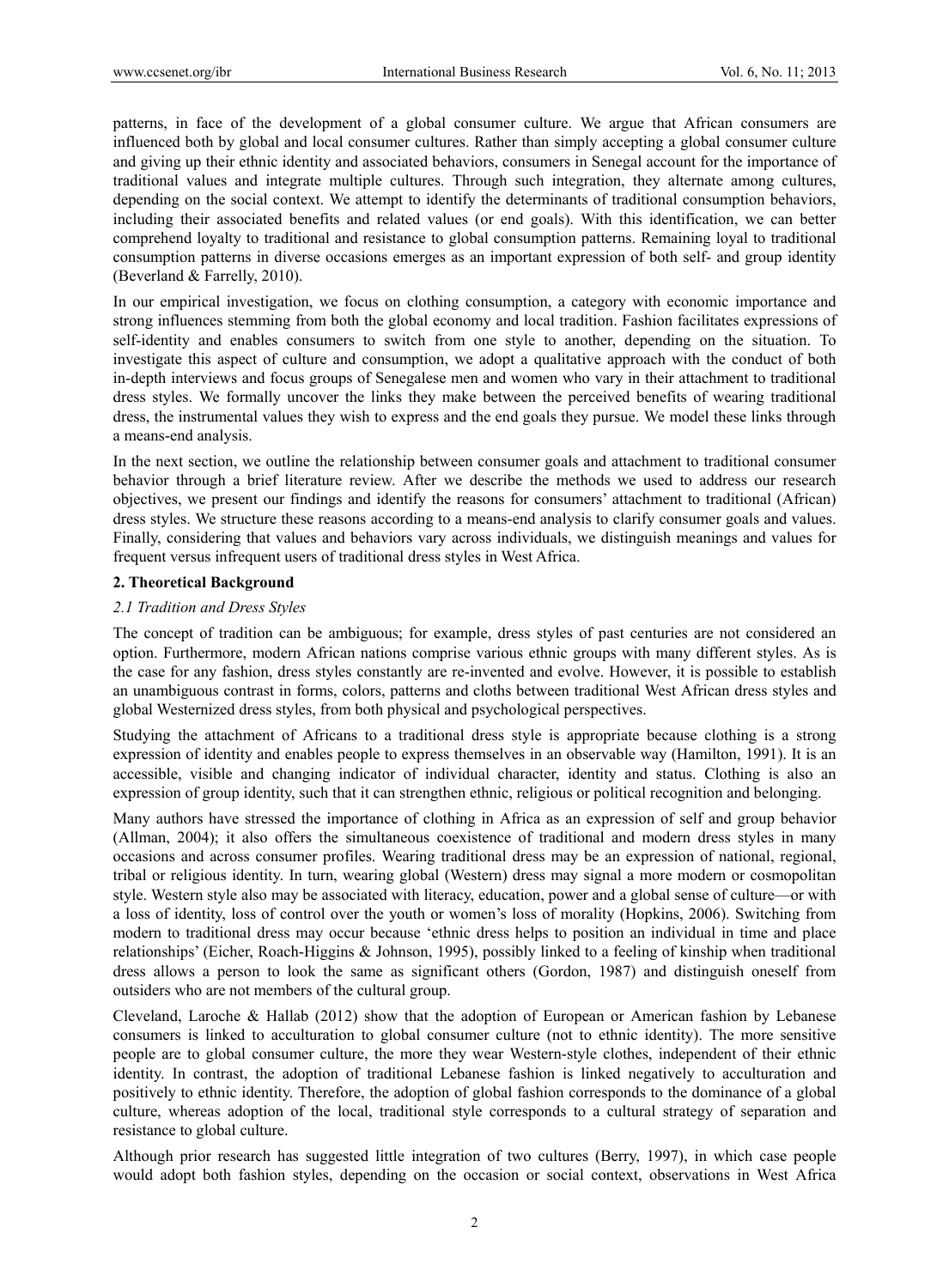indicate that many consumers wear both Western and traditional dress. On certain occasions, a traditional style may reflect cultural integration rather than cultural resistance, such that old and new cultures and structures co-exist through mutual adaptations. Gusfield (1967) cites a series of cultural fallacies and argues that 'the old is not necessarily replaced by the new. The acceptance of a new product, a new religion, a new mode of decision-making does not necessarily lead to the disappearance of the older form. New forms may only increase the range of alternatives. Both magic and medicine can exist side by side, used alternatively by the same people.' He further suggests that "tradition and modernity are frequently mutually reinforcing, rather than systems in conflict" (Gusfield, 1967).

# *2.2 Dress Code and Consumer Goals*

Belk (1988) famously posited that consumption activities help consumers define their sense of who they are, by extending and strengthening their sense of self, expressing their self-identity and asserting their individuality (R. E. Kleine, S. Kleine & Kernan, 1993). This reasoning clearly applies to the choice of dress, for which many options exist in the market (Auty & Elliot, 1998; O'Cass & McEwen, 2004). Furthermore, the choice of dress serves a social purpose and may reflect ties to various groups, such as family, community, cultural groups or religious groups (Escalas & Bettman, 2005).

In a related sense, people buy (and wear) products for what they mean; these meanings in turn define a self-concept (Levy, 1959). Therefore, consumers express themselves through their choices, particularly of visible goods such as clothing. Meaning also accrues through the use of a product by a reference group, because that usage implies values held by the group. Group membership (e.g., ethnic, religious, sports, social) thereby helps determine brand usage and product choice (Bearden & Etzel, 1982). Consumers buy products consistent with their in-group values or expectations, but they reject meanings and brands associated with an out-group with which they do not want to share meaning (Escalas & Bettman, 2005). For example, if a Senegalese considers her- or himself an intellectual and fellow intellectuals wear global dress styles in an international conference, she or he likely uses a similar dress style to indicate her or his belonging to this group. However, if this conference were held in Senegal and the in-group reference became Senegalese or African intellectuals, the same person might wear traditional dress.

Literature pertaining to the meaning of brands and brand-consumer relationships might help clarify the meaning of dress styles and consumer relationships with traditional attire too. That is, brands are vehicles for expressing self-meanings, and according to a comprehensive study of brand meanings by Strizhakova, Robin and Linda (2008), consumers purchase brands for reasons of quality, personal identity (self-identity, group-identity and status), personal values (values, interests and concerns of consumers) and traditions (grouping family and national traditions). With the exception of quality, which is specific to a brand and not a category (e.g., traditional dress might vary in quality), we expect these brand meanings to apply to the choice of traditional dress.

A final theoretical consideration pertains to religion and religiosity. Religion designates a particular faith (e.g., Christianity, Islam) and directs a person's life in accordance with religious role expectations (Weaver & Agle, 2002). Religiosity instead is 'the degree to which beliefs in specific religious values and ideals are held and practiced by an individual' (Swinyard, Kau & Phua, 2001). In Senegal, Islam has been active since the 11th century, more than 90% of the population is Muslim and religiosity is vivid (Diagne, 1992); therefore, we expect consumer behavior in general and choice of dress style in particular to be affected by both religion and religiosity. The Senegalese maraboutic model (Note 1) is present in public life, and icons of affiliation with the Sufi order and a maraboutic guide are common (Villalón, 1999).

## **3. Method**

To investigate culture and consumption linked to an attachment to traditional dress styles in Western Africa, we conducted our investigations in Dakar, the capital of Senegal. Home to 2.5 million inhabitants (21% of the Senegalese population), Dakar accounts for 80% of the economic activity of the country and is the centre of tourism. Government and international agencies and the headquarters of major national and international companies are situated in Dakar (Fall, 2008). Thus inhabitants are well exposed to global consumer culture. Yet across genders, income levels, education levels and ages, eight out of ten Senegalese in Dakar wear traditional dress at least once a week (Thiof magazine, 2009).

We conducted two studies, one using in-depth interviews with ten Senegalese consumers to uncover their behaviors, meanings and values associated with traditional dressing and one involving two focus groups, designed to link benefits and meanings to end-goals through the use of a laddering technique.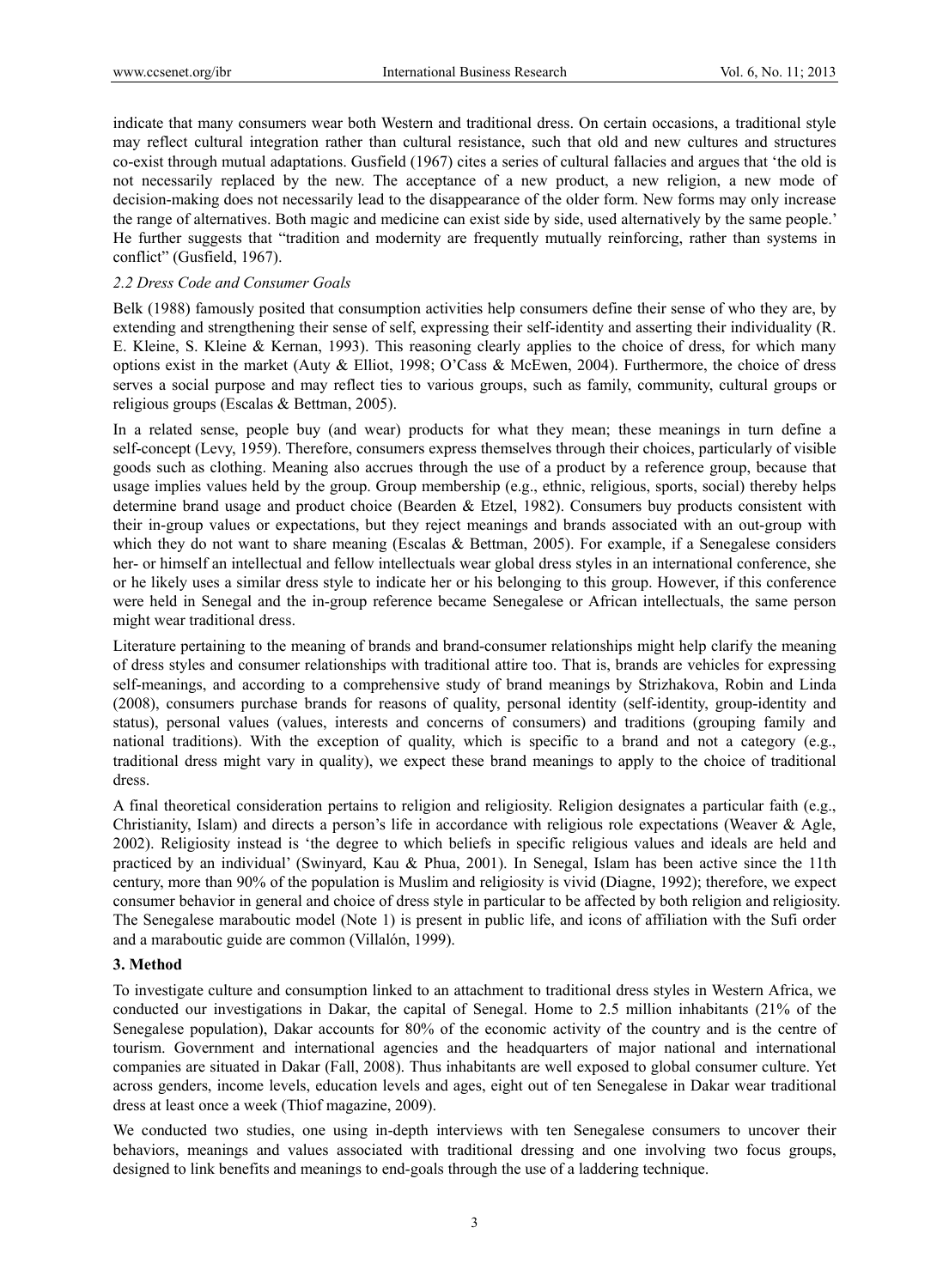# *3.1 Study 1: Meanings and Values*

To investigate behaviors, meanings and values associated with traditional dressing styles, we conducted ten in-depth interviews. A recruiting agency located the informants and guaranteed a diverse sample in terms of age, gender, income and educational background, to ensure we had a rich range of experiences linked to dressing. One author conducted all of the semi-structured depth interviews (Table 1).

## Table 1. Interview participants

| Informant | Gender | Age | Family   | Educational<br>Occupation |                | Religion  | Wearing traditional   |
|-----------|--------|-----|----------|---------------------------|----------------|-----------|-----------------------|
|           |        |     | status   | Background                |                |           | dress (days per week) |
| Amadou    | Male   | 36  | Married  | PhD                       | Professor      | Muslim    | $\mathbf{1}$          |
| Maguette  | Female | 59  | Married  | MD                        | Doctor         | Muslim    | 3                     |
| Codou     | Female | 34  | Married  | Primary<br>Housewife      |                | Muslim    | 5                     |
| Babacar   | Male   | 41  | Married  | Shoemaker<br>Primary      |                | Muslim    | 6                     |
| Aminata   | Female | 57  | Married  | Middle school             | Secretary      | Muslim    | $\overline{7}$        |
| Héléne    | Female | 38  | Married  | Master                    | Assistant      | Christian | $\overline{2}$        |
| Seynabou  | Female | 41  | Divorced | Master                    | Assistant      | Muslim    | 3                     |
| Paul      | Male   | 21  | Single   | High school               | Security guard | Christian | 1                     |
| Malick    | Male   | 39  | Married  | Primary                   | Salesman       | Muslim    | 2                     |
| Angèle    | Female | 26  | Single   | Primary                   | Cleaning lady  | Christian | $\tau$                |

Interviews conducted at 22–23–24.03.2012.

The interviews lasted between one and two hours and took place at the informants' homes, which helped them access experiences, behaviors and meanings associated with traditional dress styles. To begin the interviews, the author who conducted them provided a description of behaviors linked to wearing traditional and global dress styles. Informants then were to elaborate on and provide explanations about the circumstances, occasions, reasons and personal relevance for wearing traditional dress. All the interviews were recorded and transcribed, and both authors analyzed the resulting transcripts. We identified occasions, benefits and motivations linked to wearing traditional dress and their relationship to any expressed attachments to traditional dress style. Next, we content analyzed the interviews to understand the meanings of dress styles and the values associated with these meanings.

## Sall Amadou, Professor at University Cheikh Anta Diop, Dakar

Amadou is a 36-year-old man who has been married for 10 years. He is a Muslim and the father of a 4-year-old child. After obtaining his doctoral degree in England, he began working as a consultant and teaching at the university, which requires him to travel widely. Amadou is a genuine African intellectual. He wears traditional dress once a week, on Fridays. He was brought up in a religious family and attended Koranic school until the age of 6 years. He married a Christian woman who subsequently converted to Islam. Amadou associates the wearing of traditional dress with religion. He is concerned about the views of those around him, regarding his faith in Islam, so he advertises that faith by wearing traditional dress:

*Despite the prevalence of Western culture, I am attached to my local culture. I wear Western dress when I go to work. That way, I feel freer in my movements. I also dress like that when travelling. Nevertheless on Fridays I wear traditional dress, for Muslim prayers. I want to be seen as a good Muslim, a religious man who fulfils his duties as a good Muslim.* 

The importance attached to traditional dress also is tied up with the image he wants to create of himself as an older, responsible person. He seeks the respect of others, to conform with group values, as well as to depict himself as a model husband: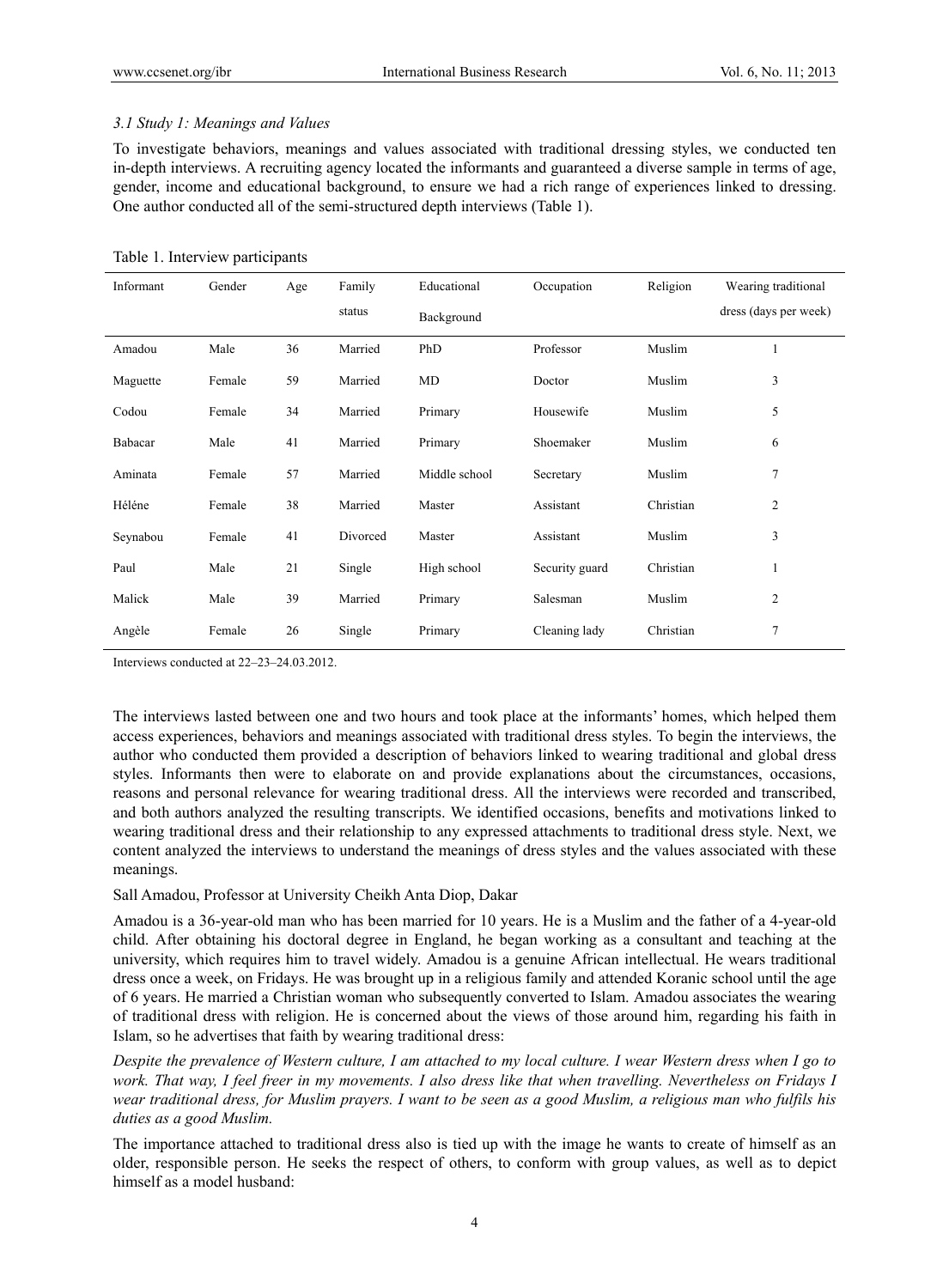*When I wear traditional dress, people think I'm older than I am. When I wear Western dress, I always feel younger. I have to wear traditional dress at festive social occasions such as marriages, funerals and baptisms. I also wear it on religious holidays such as the Muslim New Year, the end of Ramadan and Eid El-Kebir As I'm married, I have to dress this way for some family occasions if I want to earn respect.* 

### Ndiaye Maguette, Doctor, Dakar

A 59-year-old married woman and mother of four children (two at university and two in secondary schools), Maguette is a gynecologist in Dakar. She is Muslim and was born in a family of modest means. She loves wearing traditional dress on Fridays, not to go to the mosque but to assert her cultural identity of an African woman unashamed to advertise her beauty and class. She wears traditional dress at least three days a week. Her husband, a civil servant who is proud of his wife's professional success, joins with her in a modern partnership. In this sense, Maguette blends global and local cultures. She associates the wearing of traditional dress with her marital status and age. This modest form of dress respects others and asserts her role as a good mother; it also can attract other's attention and help her assert her identity as an African woman:

*When I take part in seminars, I prefer to wear traditional clothes as they accentuate my femininity. They make me feel more confident and enhance my social status. I also wear traditional clothes for family occasions and when my husband invites his friends at home. As a mother, I have to convey the image of a true African woman who has not lost touch with her roots and traditional values, despite her intellectual level. My clothes and behavior convey the image of a responsible mother, who understands the important role played by women in the African Muslim society. Even at dinner parties, I wear traditional clothes to hide my curves and to accentuate the unique beauty of the African woman. I am respected by others as a married woman of a certain age. Traditional dress confers a sense of responsibility and uprightness on those who wear it. I also need to know that I can still attract and be admired by people other than my husband.* 

Furthermore, she insists on high quality traditional dress, which enables Maguette to express her professional and social success, as well as her membership in Senegal's social elite:

*When I wear traditional dress, I attach a great deal of importance to the quality of the fabric. It's a sign of social success. Given my social status, I have to be very choosy about the kind of traditional clothes I wear.* 

Samb Codou, Housewife, Dakar

Codou, a 34-year-old married mother of three small children, left primary school after a few years of study. Her husband is a mechanic, and Codou works to meet the needs of her young children, selling fabric and fashion accessories. Although she prefers to wear modern dress, especially on evenings out with her girlfriends, she wears traditional dress five days a week. She does so not only as a reflection of her religious and traditional beliefs but also to signal her membership in an ethnic group and respect for others. Finally, Codou has an economic rationale: She can make her own traditional clothes and those for her children.

*I wear traditional clothes when I am with my in-laws or have guests. We often visit religious leaders and on such occasions my husband insists that I wear traditional dress, which he says is more decent. When I accompany my husband on pilgrimages to holy places, I wear traditional dress because that brings me closer to God and my religion. When I was pregnant, I wore traditional dress to cover my belly and protect me from others looking at me. Covering certain parts of my body (such as my belly or my head) protects me against evil spirits and djinns with evil powers. Wearing a headscarf, for example, protects me against headaches. In our society, miscarriages are believed to be linked to evil spirits who have taken possession of your body….* 

*I belong to a family from the Lebou tribe whose family tradition is to wear a "pagne"(Note 2)when receiving guests at home. It's a symbol of decency and respect for guests. What's more, wearing traditional dress is cheaper. I can clothe myself or my children by buying inexpensive fabrics and making clothes to suit my tastes.* 

#### Ndiaye Babacar, Shoemaker, Dakar

A cobbler with a primary school certificate, Babacar is a 41-year-old polygamous married man, with seven children. He dropped out of school to work to help his farmer parents; both his wives sell food. All his children are receiving educations, and the two eldest are in secondary school. As a devout Muslim from the Mourid brotherhood, Babacar has a religious mentor and regularly takes part in religious events. Before getting married, he often wore Western dress, but since his marriage, he wears traditional dress at least six days a week. It allows him to assert his sense of group identity, whether as part of a religious group or a group of sports fans. Traditional dress also protects him from evil spells:

*I wear traditional dress to go to work or to visit family or friends. I only wear Western dress on Sundays when I*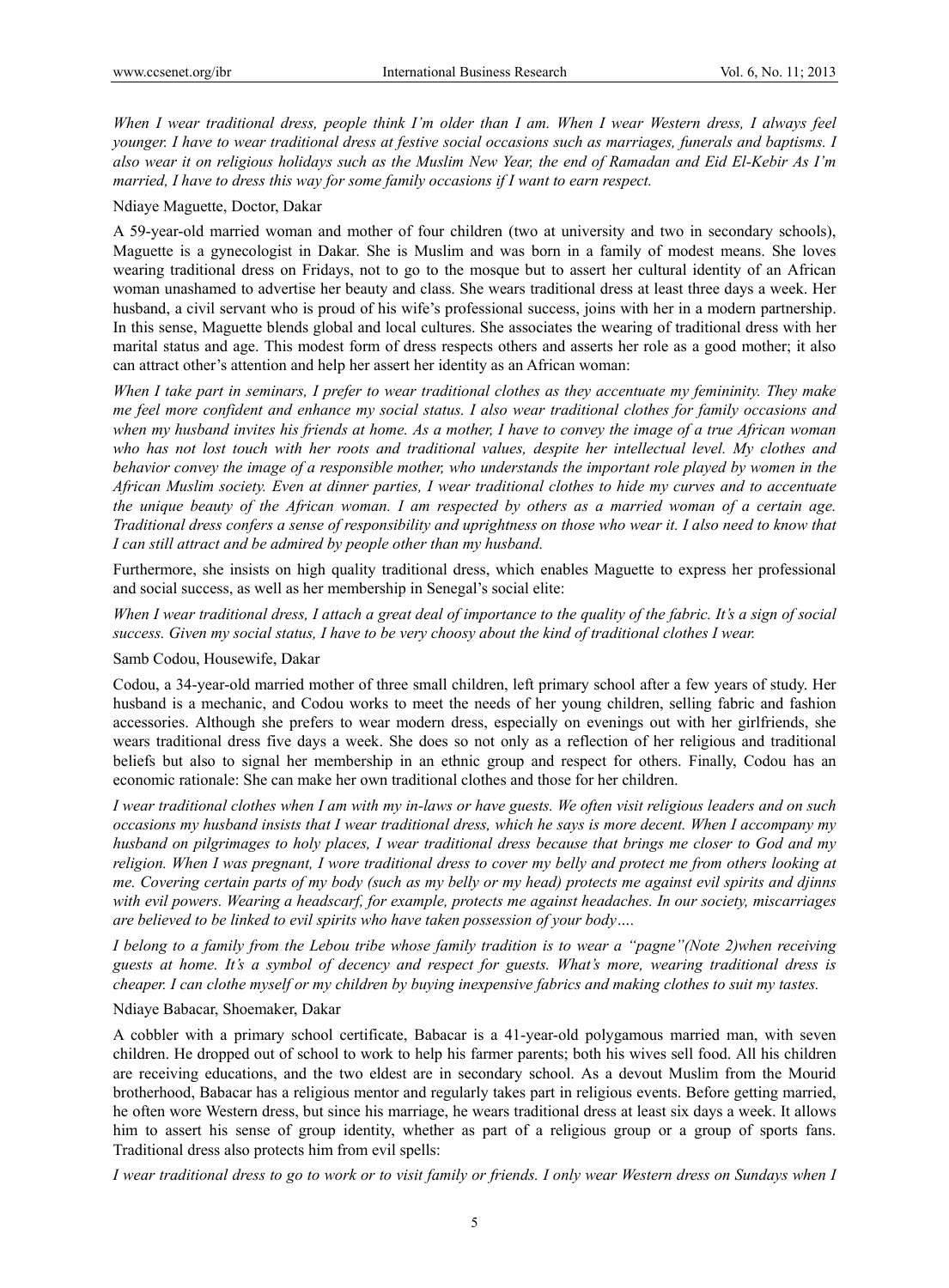*am not working and stay home with my family. I prefer traditional dress because it's better suited to the local climate. I feel more at ease and I find it natural within my religious environment. For my wedding, my parents advised me to wear traditional dress with no underwear and not to approach my wife before the wedding night. The purpose of this was to prevent malevolent people casting a spell which could render me impotent on the wedding night. I am also a huge fan of Senegalese wrestling. I always wear traditional clothes at wrestling matches with my friends who are fellow supporters.* 

Gueye Aminata, Secretary at ministry, Dakar

Aminata is a 55-year-old woman married to a polygamous man 15 year her senior, who lives in the family home with her two co-wives. She is the mother of two children. With her education and secretarial diploma, Aminata works as a secretary in a transfer company and also participates in side businesses, because her husband is retired and she is responsible for her children's education. In addition to her business activities, she performs charitable works to help abandoned or problem children. She always wears traditional dress.

*I'm a large woman and I've got bigger as I've got older. My husband is an elderly man who is an "Iman" (Note 3) at the mosque. I'm considered an important woman and the clothes I wear must reflect this. My religion forbids me from wearing clothes which reveal my figure. I wear traditional dress to work. It's also important for a mother to wear traditional dress as she looks after her children who tend to copy what their mother wears. On Friday, I wear traditional dress to go to the mosque, taking care to choose quality fabrics in white, the color of pure love for Allah.* 

Not only does Aminata associate traditional dress with modesty, wisdom and spirituality, but she also believes that when people reach a certain age, they should wear decent clothes that are both modest and polite. This form of dress also allows her to attract others, enhancing her charm and beauty, but offers protection against evil spirits.

*I wear traditional dress because it asserts my Senegalese culture. It conveys the originality of African culture. The styles created by designers are very attractive and follow the latest fashion. There is a wide variety of traditional dress options and they change according to your age—clothes for older people tend to be looser. My choice of traditional clothes is governed by the criteria of decency and beauty. Wearing traditional dress does not make me a "has-been." On the contrary, people like it when I dress that way as they find me pretty and attractive. I attract the attention of others—it's a subtle form of attraction. When you wear clothes which reveal certain parts of your body, it attracts evil spirits, the devil or djinns who can possess your body and mind. It can also cause many illnesses which modern medicine can't treat.* 

Sagna Hélène, Pedagogy Assistant at Hight School Management, Dakar

Hélène, a 38-year-old married woman with no children, was trained in human resources, has a master's degree and works as a teaching assistant in a management school. She is from the Jola ethnic group, originally from Casamance in the south of the country. As a Christian, she goes to mass every Sunday. Furthermore, she proudly wears Western dress for weddings in the Christian community, though these weddings blend two cultures: On the wedding day, the bride and guests wear Western clothes. The next day, everyone wears traditional dress. Hélène also wears traditional dress two days a week, during certain ceremonies and on Fridays, mainly to imitate Muslim women and respond to social demands. She associates traditional clothes with an ethnic tradition, whereas her Western clothes allow her to remain young and sexy.

*I live in a Muslim-majority country where traditional dress is usually worn. Living alongside Muslims, I adopt the same dress habits. It's always a pleasure to wear traditional dress. In the Jola community, parents insist that their daughters be initiated into wearing pagnes. Given the largely agricultural work, from which pregnant women are not exempt, women sometimes give birth outside the family home or a hospital. The pagne worn by the woman must be used to cover the new-born baby. Pagnes therefore become essential items of clothing. Women must also wear the pagne after giving birth to avoid draughts. Despite these ancestral traditions, I still continue to wear Western clothes, as I want to stay young and not get old too quickly. Husbands like to see their wives looking younger, dressed in modern clothes because it reminds them of the girl they knew before they got married.* 

Yet Hélène also associates traditional clothes with elegance and attraction, with the belief that tradition can also be modern and fashionable. She thus aims to create a distinct personality while conforming to local norms.

*As a Senegalese, I like to assert myself by wearing traditional dress. At home, it symbolizes a woman who takes good care of her husband. Traditional clothes have evolved along with the latest fashion designs. The various changes in traditional clothes can be explained by the melting pot effect. Traditional clothes with modern*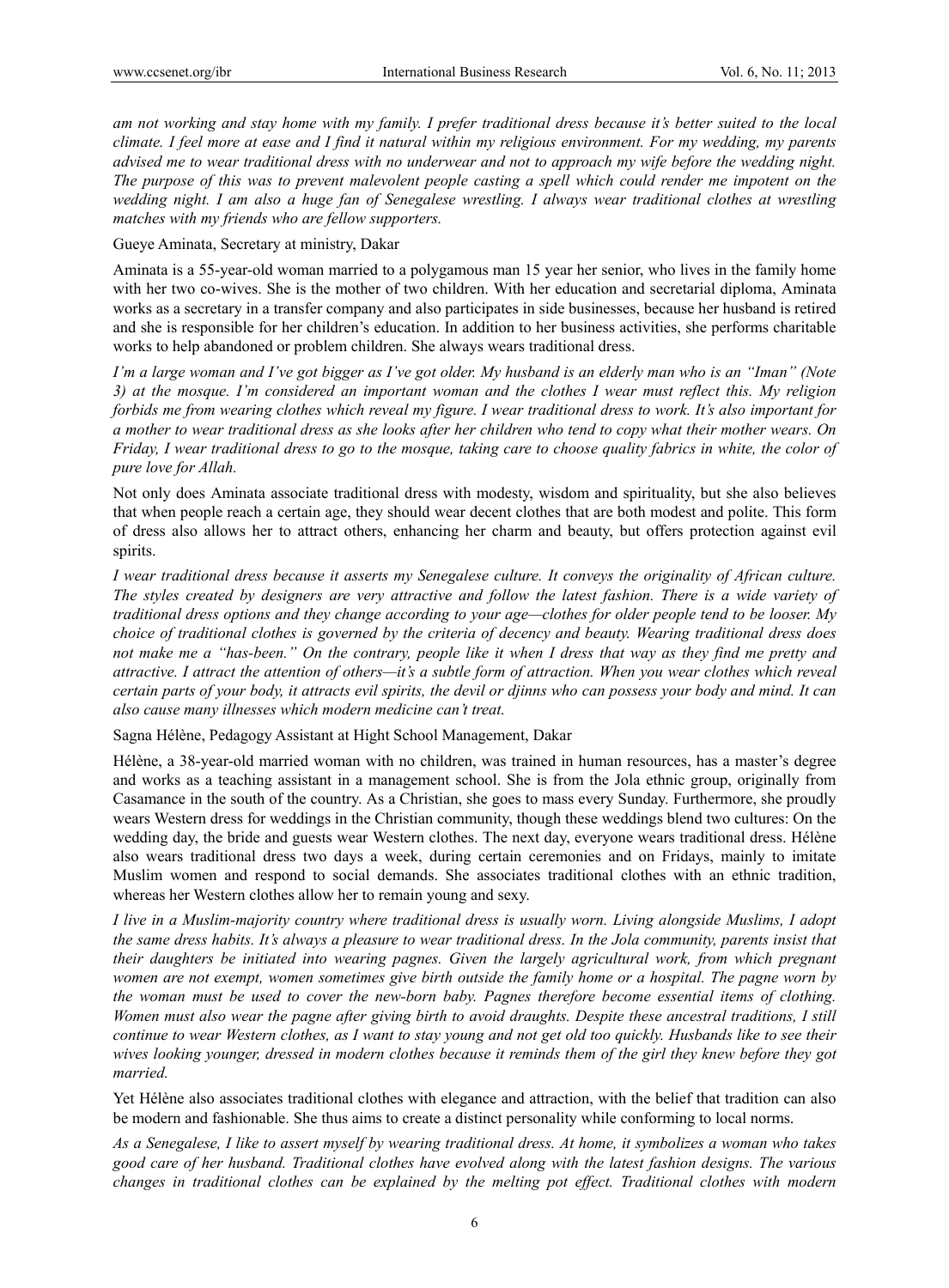*touches evoke the respect of others. Sometimes you can see the admiration in the eyes of onlookers who appreciate the beauty of what you're wearing. Traditional clothes highlight the beauty of the African women.* 

Sané Malick, Salesman at Sandaga Market, Dakar

A married, 39-year-old father of six from Casamance, Malick dropped out after primary school and now sells a variety of goods at the Sandaga market, a major market in Dakar. He is a Muslim and wears traditional clothes at least two days a week: on Fridays to go pray and on some days for work. Since getting married and having his large family, he feels more responsible and wears traditional dress more often than in the past. He also forbade his wife from wearing modern or Western clothing, such that she dresses modestly to demonstrate her education as a model woman.

*Given my age and the burden of my responsibilities as a husband and father, I told myself I had to change the way I dressed and adopt a more traditional style. As the head of a family, I had to change by wearing looser clothes which denote my sense of responsibility. After we got married, I strictly forbade my wife to wear modern dress. I see no point in her dressing like that because she's not an intellectual. She did not go to the French school—she went to a Koranic school and is part of a large religious family which does not allow girls to wear modern dress.* 

Malick thus associates the wearing of modern clothes by women with their level of education and type of schooling; he is very concerned about what his wife wears. He considers traditional dress a sign of respect, both from and for others, and believes that women, who are responsible for their children's education, must set a good example and earn respect by not parading their body in public.

*When dressed traditionally, my wife is respected by my friends, relatives and neighbours. Women should set their children a good example by dressing decently. You know, if children see their mothers wearing modern clothes, they look at them differently and can't respect them. Modern clothes are often tight and leave little to the imagination. I find that very childish. You have to know how to dress to attract but also to respect others.* 

## *3.2 Discussion*

These interviews reveal that wearing traditional dress provides several benefits and meanings that are an important source of value (Richins, 1994a). Wearing traditional dress also enables people to satisfy a range of psychological needs (Deci & Ryan, 2000; Maslow, 1954). We thus can examine what meanings are associated with wearing traditional dress and what psychological needs are satisfied through this behavior.

Specifically, to classify the meanings associated with wearing traditional dress, we used the 11 categories Richins (1994b) developed to classify the public and private meanings of possessions (utilitarian, enjoyment, represents interpersonal ties, facilitates interpersonal ties, self-expressive, represents achievement, symbolizes personal history, appearance-related, status, spiritual, financial). Two coders independently examined each interview for indications of these meaning categories, and the results confirm that traditional dress styles generate meanings and values associated with the range (Richins, 1994b), with the exception of the financial aspect (Table 2). Therefore, wearing traditional dress styles is highly meaningful and valued by wearers for a range of reasons. This richness of meaning and the associated values help explains people's attachment to a tradition, which is a source of enjoyment, social relationships, self-expression, status and religious expression.

## *3.3 Study 2: Means-End Analysis*

We next aimed to link consumer benefits to motivations and finally to consumer end-goals or values. According to means-end chain theory, consumers exhibit a behavior (e.g., wearing traditional dress) to reach an objective or end (e.g., gain self-esteem). Generally, means-end chains consist of concrete and abstract attributes, functional and psychological consequences and instrumental and terminal values (Gutman, 1982). We are not interested in product attributes per se (e.g., type of cloth, color, pattern) but rather hope to understand how perceived benefits linked to wearing traditional attire relate to desired consequences (instrumental values), which then lead to end goals (terminal values). That is, consumers identify immediate benefits in wearing traditional dress (vs. modern dress), which generate positive consequences and help them attain values or preferred end-states at a more abstract or subconscious level (Zanolli & Naspetti, 2002). We ultimately measure the subjective meaning structures linked to wearing traditional dress and uncover the "ladders" or means-end chains that link benefits, consequences and end-goals (K. G. Grunert & S. C. Grunert, 1995), as shown in Figure 1.

The first step in this methodology is to identify the elements that constitute the three categories (benefits, consequences and end-goals). We undertook a systematic analysis of the interviews, using the data coding performed by two new judges (Reynolds & Gutman, 1988). The very few disagreements between judges were resolved by discussion. To build the means-end chains, we next organized two focus groups, one with frequent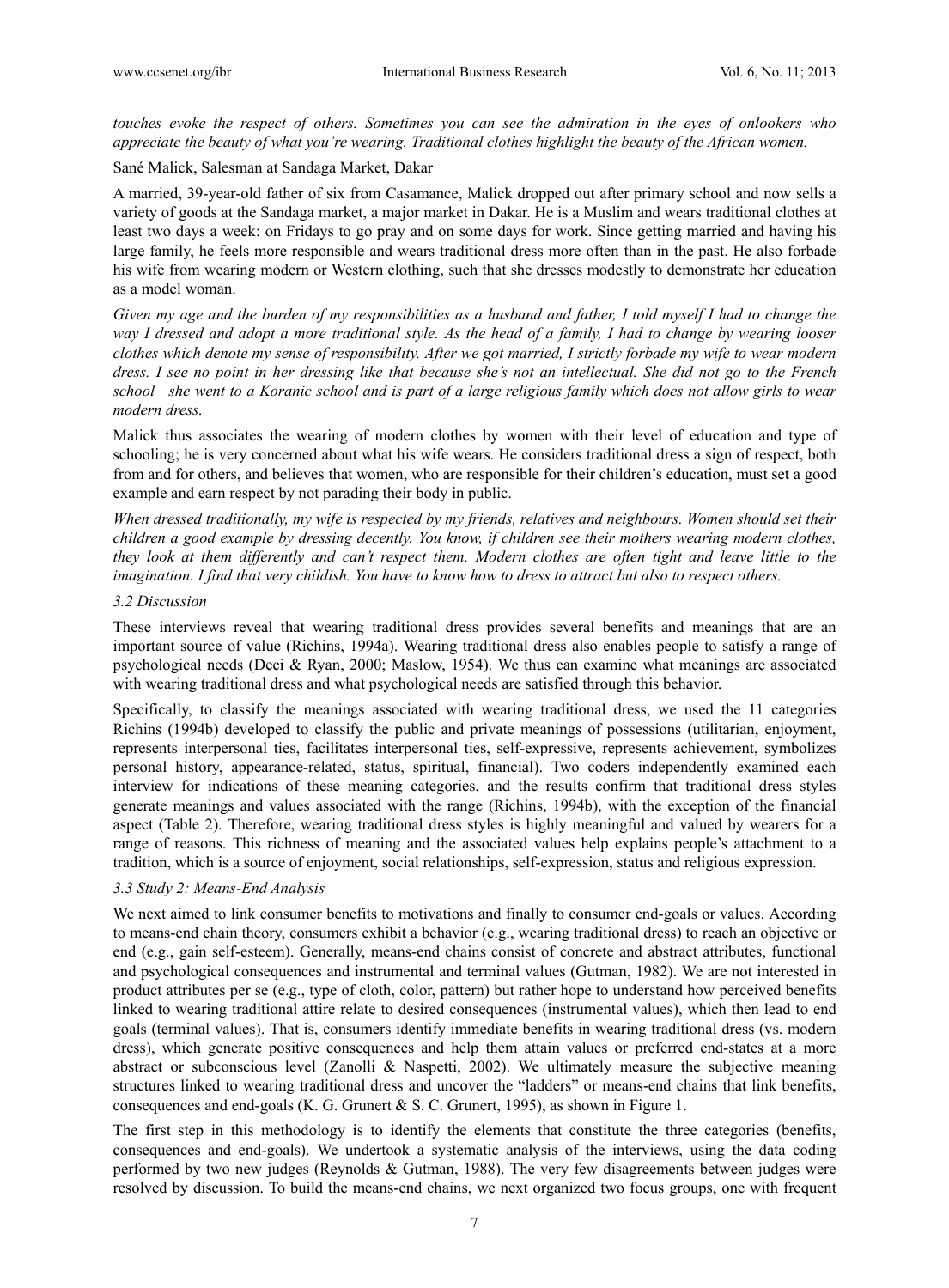users of traditional dress (3–7 days per week) and one with infrequent users (1–2 days per week), because we predicted that usage frequency might influence motivations and goals (Tables 3 and 4).

In a laddering technique (Reynolds & Gutman, 1988), we asked participants to provide reasons they wear traditional dress and encouraged them to reveal why each reason is important. Then participants were invited to disclose deeper motives. The format of the focus groups enabled participants to interact and reveal multiple reasons and associated motives, such that we could complete the list of benefits, consequences and end-goals identified previously (Table 5). In particular, we identified eight terminal values pursued by people wearing traditional dress, whether frequently or infrequently: aesthetics, pleasure and hedonism, ethical values, spirituality and religiosity, self-esteem, ancestral mystical values, social status and an expression of African self-identity.

## Table 2. Meanings and values

| Meanings and values               | Examples from the interviews                                                                                                                                                                                                                              |
|-----------------------------------|-----------------------------------------------------------------------------------------------------------------------------------------------------------------------------------------------------------------------------------------------------------|
| Utilitarian                       | Hides the forms of the body. Less expensive and not costly to wash.                                                                                                                                                                                       |
|                                   | Well adapted to the climate. Ample dress. Very comfortable. I really feel at ease. Very convenient to wear.<br>The cloth is non-transparent, people cannot see through.                                                                                   |
| Enjoyment                         | Just to my taste. A pleasure for me to dress traditional. I feel good. I feel proud to dress traditional. I am<br>happy to wear the pagne.                                                                                                                |
| Represents interpersonal<br>ties  | Forces respect from others. Enables me to express my cultural identity. Shows that I belong to a group.<br>Drives other to admire me. Inspires trust towards me. Shows respect for social traditions.                                                     |
| Facilitates interpersonal<br>ties | I am considered as a perfect husband. I am considered as the wife of a wise man or of a religious leader.<br>Protects me from sexual harassment or aggressions. Protects me from others starring at me.                                                   |
| Self-expressive                   | Shows responsibility. Gives me self-assurance. Gives me self-confidence. Expresses righteousness and<br>honesty. Shows a good education. Gives psychological assurance. Brings self-esteem.                                                               |
| Represents achievement            | Shows social success. Justifies professional and social success. Expresses the belonging to the upper social<br>class. Enhances my social status.                                                                                                         |
| Symbolizes personal<br>history    | I wear traditional dress when I go to my village where everyone dresses traditional. I wear traditional dresses<br>because my parents have always bought it for me since I was a kid.                                                                     |
| Appearance-related                | Does not make you appear young. Gives the impression of an older person. Enables seduction. Brings<br>elegance and style. Contributes to the beauty of the woman. Is a sign of decency.                                                                   |
| <b>Status</b>                     | Very much worn by married women. Is a sign of motherhood. Shows the marital status of the women. Puts<br>forward beauty and class.                                                                                                                        |
| Spiritual                         | I am seen as a good Muslim. I am considered as a religious person. Somebody who carries out his religious<br>duty in going to the mosque. Shows faith in Islam. Enables to get closer to God and to religion. An obligation<br>linked to Muslim religion. |
| Mystical*                         | Protects from evil spirits and djinns. Protects against evil spells. Gives mystical powers. Protects from<br>malicious eyes.                                                                                                                              |

*\*Measure added as a sub-category of spiritual, because these spiritual beliefs are not directly linked to religion.*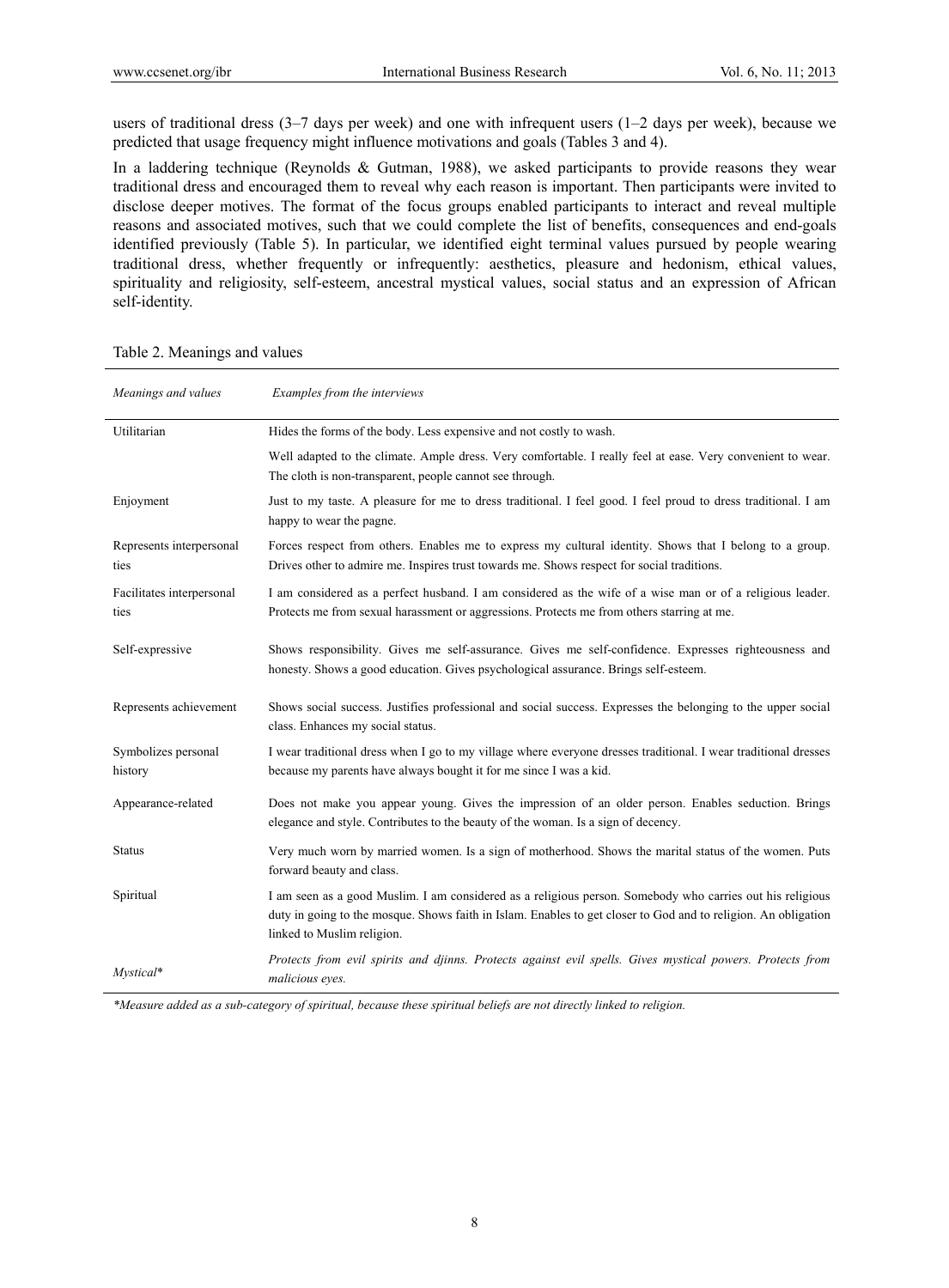

Figure 1. Means-end chain model

| Table 3. Focus group informants (Infrequent users) |  |  |  |  |  |
|----------------------------------------------------|--|--|--|--|--|
|----------------------------------------------------|--|--|--|--|--|

| Informant | Gender | Age | Family<br>status | Educational<br>Background | Occupation        | Religion  | Wearing traditional<br>dress (days per week) |
|-----------|--------|-----|------------------|---------------------------|-------------------|-----------|----------------------------------------------|
| Adja      | Female | 23  | Single           | Saleswoman<br>Primary     |                   | Muslim    | $\overline{2}$                               |
| Awa       | Female | 45  | Married          | High school               | Employee          | Muslim    |                                              |
| Michelle  | Female | 60  | Married          | None                      | Housewife         | Christian | $\overline{2}$                               |
| Jean      | Male   | 50  | Single           | Bachelor                  | Journalist        | Christian | ш                                            |
| Masow     | Male   | 32  | Married          | Professional              | Security guard    | Muslim    |                                              |
| Omar      | Male   | 47  | Married          | Master                    | Logistics manager | Muslim    | $\overline{c}$                               |
| Ousmane   | Male   | 43  | Married          | High school               | Salesman          | Muslim    | $\overline{2}$                               |

*Focus group conducted in July 2012* 

#### Table 4. Focus group informants: frequent users

| Informant   | Gender | Age | Family<br>status | Educational<br>Occupation<br>Background |                         | Religion  | Wearing traditional dress<br>(days per week) |
|-------------|--------|-----|------------------|-----------------------------------------|-------------------------|-----------|----------------------------------------------|
| Khady       | Female | 59  | Married          | High school                             | Accountant              | Muslim    | $\overline{ }$                               |
| Christiane  | Female | 44  | Single           | Primary                                 | Saleswoman<br>Christian |           | 3                                            |
| Binetou     | Female | 48  | Married          | High school                             | Employee                | Muslim    | 3                                            |
| Anastasia   | Female | 47  | Married          | Elementary                              | Housewife               | Christian | 6                                            |
| Abdoul Aziz | Male   | 60  | Married          | Coranic                                 | Tailor                  | Muslim    | 7                                            |
| Souleymane  | Male   | 39  | Married          | Elementary                              | Street merchant         | Muslim    | $\overline{4}$                               |
| Jean        | Male   | 27  | Single           | Master                                  | Salesman                | Christian | 3                                            |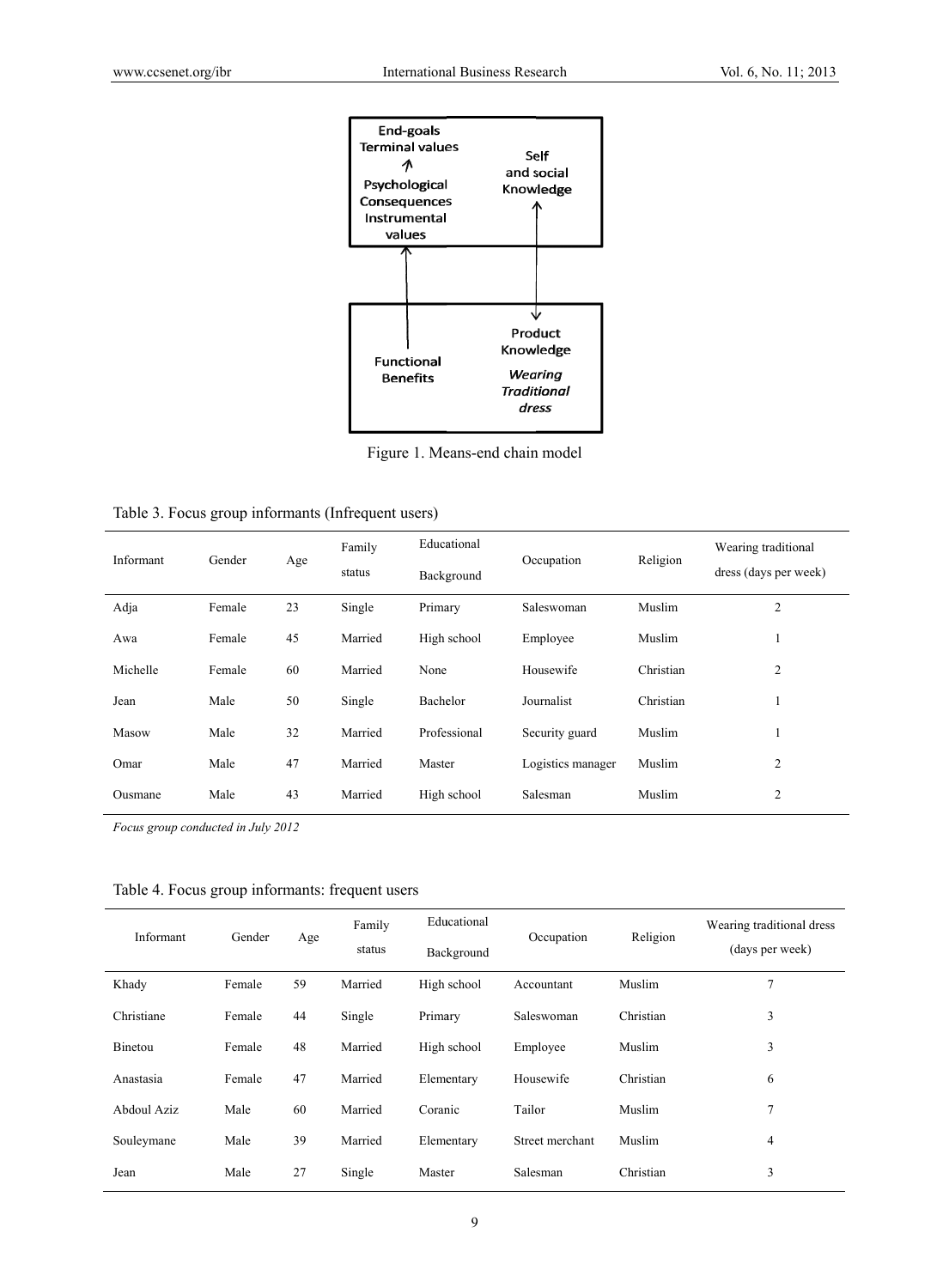| <b>Benefits</b>  |                                        | Consequences               |                                    |                  | <b>End Goals</b>          |  |  |
|------------------|----------------------------------------|----------------------------|------------------------------------|------------------|---------------------------|--|--|
|                  |                                        | <b>Instrumental Values</b> |                                    |                  | <b>Terminal Values</b>    |  |  |
| 1.               | Covers the whole body well             | 1.                         | Favours consideration by others    | 1.               | Aesthetics                |  |  |
| $\overline{2}$ . | Signals ethnic origin                  | 2.                         | Limits sexual harassment           | $\overline{2}$ . | Pleasure, hedonism        |  |  |
| 3.               | To be worn in special occasions        | 3 <sub>1</sub>             | Favours respect from others        | 3 <sub>1</sub>   | Ethics                    |  |  |
|                  | (marriages, funerals, etc.)            | 4.                         | Signals responsibility             | 4.               | Spirituality, religiosity |  |  |
| 4.               | Adapted to the climate                 | 5.                         | Shows honesty                      | 5.               | Self-esteem               |  |  |
| 5.               | Conceals bodily forms                  | 6.                         | Is a sign of self-respect          | 6.               | Ancestral mysticism       |  |  |
| 6.               | Ample and comfortable                  | 7.                         | Expresses belonging to a social or | 7.               | Social status             |  |  |
| 7 <sub>1</sub>   | Enables to behave as others do         |                            | an ethnic group                    | 8.               | African self-identity     |  |  |
| 8.               | Keeps evil spirits away                | 8.                         | Shows modesty and humility         |                  | expression                |  |  |
| 9.               | Cheap to purchase and maintain, can be | 9.                         | Expresses belonging to a religious |                  |                           |  |  |
|                  | worn several times                     |                            | group                              |                  |                           |  |  |
| 10.              | Makes you look older                   | 10.                        | A sign of proper education         |                  |                           |  |  |
| 11.              | Simple to wear anytime                 | 11.                        | Favours self-confidence            |                  |                           |  |  |
|                  |                                        | 12.                        | Enables to be discrete             |                  |                           |  |  |
|                  |                                        | 13.                        | Favours trustworthiness            |                  |                           |  |  |
|                  |                                        | 14.                        | Shows proximity to God             |                  |                           |  |  |
|                  |                                        | 15.                        | Expresses decency                  |                  |                           |  |  |
|                  |                                        | 16.                        | Good for health                    |                  |                           |  |  |
|                  |                                        | 17.                        | A way to seduce                    |                  |                           |  |  |
|                  |                                        | 18.                        | Respects social traditions         |                  |                           |  |  |
|                  |                                        | 19.                        | Enhances beauty                    |                  |                           |  |  |

### Table 5. List of benefits, consequences and end-goals

We then asked each participant in the focus groups to build his or her own sequences of benefits-consequences-values (Bagozzi & Dabholkar, 1994). This procedure allows people to reveal their personal reasons and end-goals naturally. Each participant described one means-end chain at a time but also could detail as many as they wanted. In total, we obtained 129 chains (65 from frequent traditional dressers and 64 from infrequent dressers). The chains yielded implication matrixes that linked benefits to consequences and then to end-goals or values (Reynolds & Gutman, 1988). The matrixes suggested hierarchical value maps (HVM) that depicted the aggregate consumer means-end chains, summarizing the association network of benefits, consequences and values. We constructed a HVM for both groups, which represented only the most frequent relationships between benefits and consequences or consequences and end-goals. We find both similarities and divergences between the cognitive structures of the two groups (Figures 2 and 3).

#### 3.3.1 Infrequent Users of Traditional Dress Styles

The seven participants in the focus group of infrequent users generated 64 means-end chains, expressing the benefits sought, associated consequences and linked terminal values. Among the nine possible terminal values, infrequent users pursued three main end-goals: express spirituality (religiosity), express ethical values and self-esteem (or self-image enhancement). The means-end chain shared by most participants was 'covers the whole body well—expresses belonging to a religious group—expresses spiritual values.'

The HVM for these infrequent users revealed that the pursued end-goals were linked more to values defined by the society rather than to the self. These consumers wore traditional dress on special occasions (mariages, religious or social gatherings) or Fridays (a Muslim religious day), to conform to social traditions and gain respect or consideration from others. They thus expressed their conformity with dominant social values (i.e., ethical and religious) and their belonging with the social group. In these rather infrequent occasions, women also regarded traditional dress as a means to gain notice from others or express their beauty and power of seduction,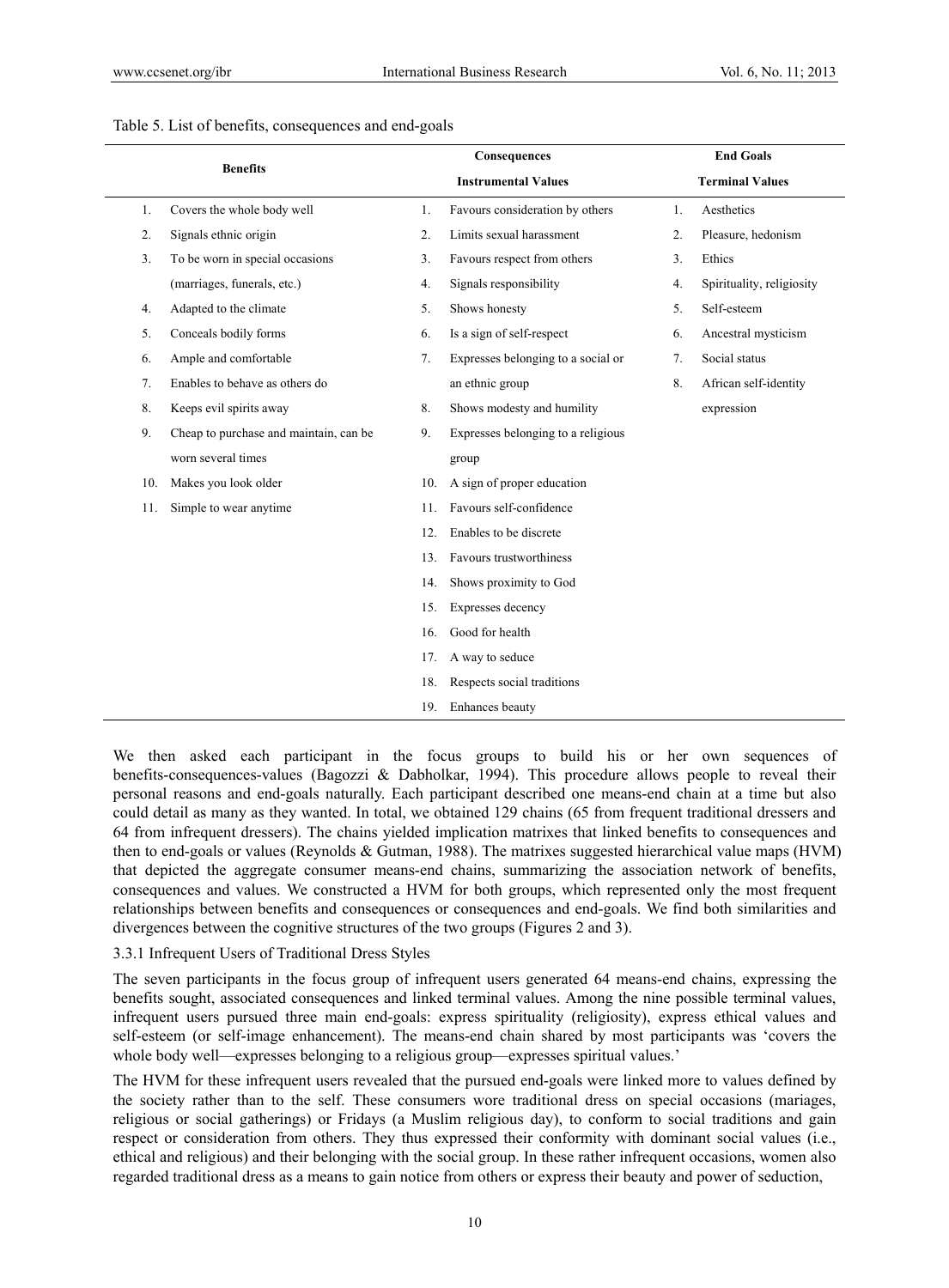

Figure 2. Hierarchical value map for frequent users of traditional dress



Figure 3. Hierarchical value map for infrequent users of traditional dress

which are linked to a search for self-esteem. In other special occasions that we identified in the individual in-depth interviews, traditional dress offered a means to fight evil spirits (e.g., during pregnancy), which also conforms w with social tra ditions.

#### 3.3.2 Frequent Users of Traditional Dress Styles

Among the 65 means-end chains in this group, the number of end-goals identified was much higher than for the infrequent users. End-goals included those pursued by infrequent users (express spirituality, express ethical values, self-esteem), along with hedonic values, aesthetic values and African self-identity expression. The reasons for frequently wearing traditional dress therefore were varied. Clothing is loose on the body, reduces perspiration and does not compress nerves. This leads to hedonic values also linked to the belief that wearing traditional dress is good for health and recommended by doctors, to avoid compressing the body. The expression of ethnic origin also helped indicate belonging to an ethnic group, leading to improved self-identity expression as an African and a Senegalese. This expression of ethnic origin increased recognition by the social group, through accessing aesthetic values. Frequent users wore traditional dress to behave as others would and respect social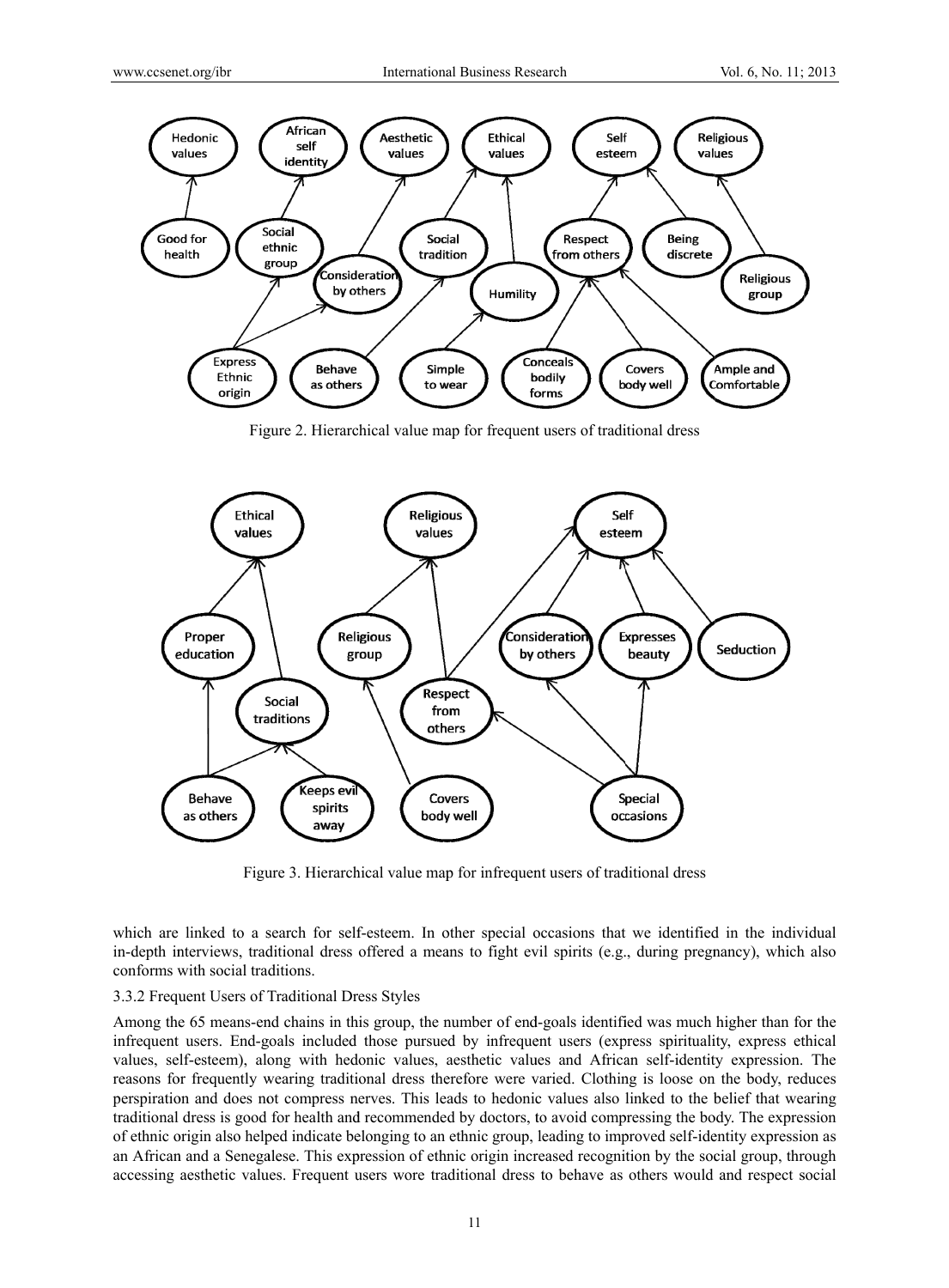traditions they had known and followed since childhood. It also seemed simple to wear at any time and led to conformity and humility. Respecting social traditions and expressing humility through traditional dress also offered a route to ethical values. That is, traditional dress is ample and comfortable, fully covers the body and conceals bodily forms, which induces respect from others, unlike Western styles that appear aggressive or conspicuous. Respect from others in the social group and the discreteness of the dress offered another way to enhance self-esteem. Finally, frequently wearing traditional dress expressed religious beliefs and affirmed religious values.

## **4. Discussion and Conclusion**

Attachment to tradition, expressed through wearing traditional dress, is linked to a range of meanings, benefits, instrumental values and terminal values or end-goals. The meanings linked to respect for tradition and goals pursued helps explain the importance of tradition in West Africa and resistance to global consumer culture. Wearing traditional dress is a source of personal enjoyment, facilitates social relationships, is a means to express one's self and belonging to the African culture, represents achievement and status, expresses beauty, shows respect and obedience to the Muslim religion and chases off evil spirits.

The distinction between frequent and infrequent users of traditional dress indicates differences in motives and end-goals. Infrequent users wear traditional dress for special occasions, such as social outings, family gatherings, going to the village, on Fridays (a religious day), during and after pregnancy and so on. Essentially, traditional dress helps wearers be seen and noticed by the social group, because through it they can express religious values, belong to a social group and appear beautiful. In contrast, frequent users wear traditional dress to conform to social rules, hide their bodies, be discrete, show humility and gain respect from others. It expresses respect for social traditions and an African identity. Although not directly expressed by the study participants, we discerned some resistance to global consumer culture and dressing styles, with their implications of showing bodily forms, attracting the attention of others and not abiding by religious or cultural norms. Instead, frequent traditional dress wearers' apparel is consistent with their in-group values, enabling them to reject the global dressing style worn by an out-group that they do not wish to join. Their ethnic identity seems strong. Therefore, local traditional culture provides a barrier to the rejected global consumer culture, as exemplified by husbands who would not expect their wives to wear anything other than traditional dress. They draw self-esteem from conformity to social norms and respect from others.

Furthermore, for infrequent users, self-esteem stems from an ability to attract attention with dresses that express beauty and seduction, with a goal of being noticed in some occasions. These consumers, acculturated into global consumer culture, wear global styles more frequently than African dresses. However, traditional dress offers them specific, culturally grounded benefits that enable them to express their conformity with religious, ethical and culturally bound values. Wearing traditional dress is also deeply rooted in tradition, as revealed by the respondents who viewed traditional dress as a means to protect themselves from evil spirits. Finally, traditional dress, just as is the case with a global dressing style, aims to highlight beauty and attract attention from others. We thus find traditional adaptations to global consumer culture, such as in fashion shows organised by African stylists. In this sense, tradition and modernity seem mutually reinforcing, with an integration of the two cultures. Tradition adopts some codes from global consumer culture, and consumers alternate between African and global cultures, depending on the social context.

For both frequent and infrequent users, tradition is well anchored in consumer culture and offers important end-goals, such as religious and ethical values and a search for self-esteem. Frequent users also aim to express their African identity. Apparel, as a culture-bound product category, enables all Senegalese, whether frequent or infrequent users, to express their cultural identity, in opposition to a global identity or by nourishing a global and a local combined identity.

#### **References**

- Alden, D. L., He, Y., & Chen, Q. (2010). Service recommendations and customer evaluations in the international marketplace: cultural and situational contingencies. *Journal of Business Research*, *63*(1), 38–51. http://dx.doi.org/10.1016/j.jbusres.2009.01.009
- Alden, D. L., Steenkamp, J. B. E. M., & Batra, R. (1999). Brand positioning through advertising in Asia, North America, and Europe: The role of global consumer culture. *Journal of Marketing, 63*(1), 75–87. http://dx.doi.org/10.2307/1252002

Allman, J. (2004). *Fashioning Africa: power and the politics of dress*. Bloomington: Indiana University Press.

Amselle, J. L. (2002). Globalization and the future of anthropology. *African Affairs, 101*(403), 213–229.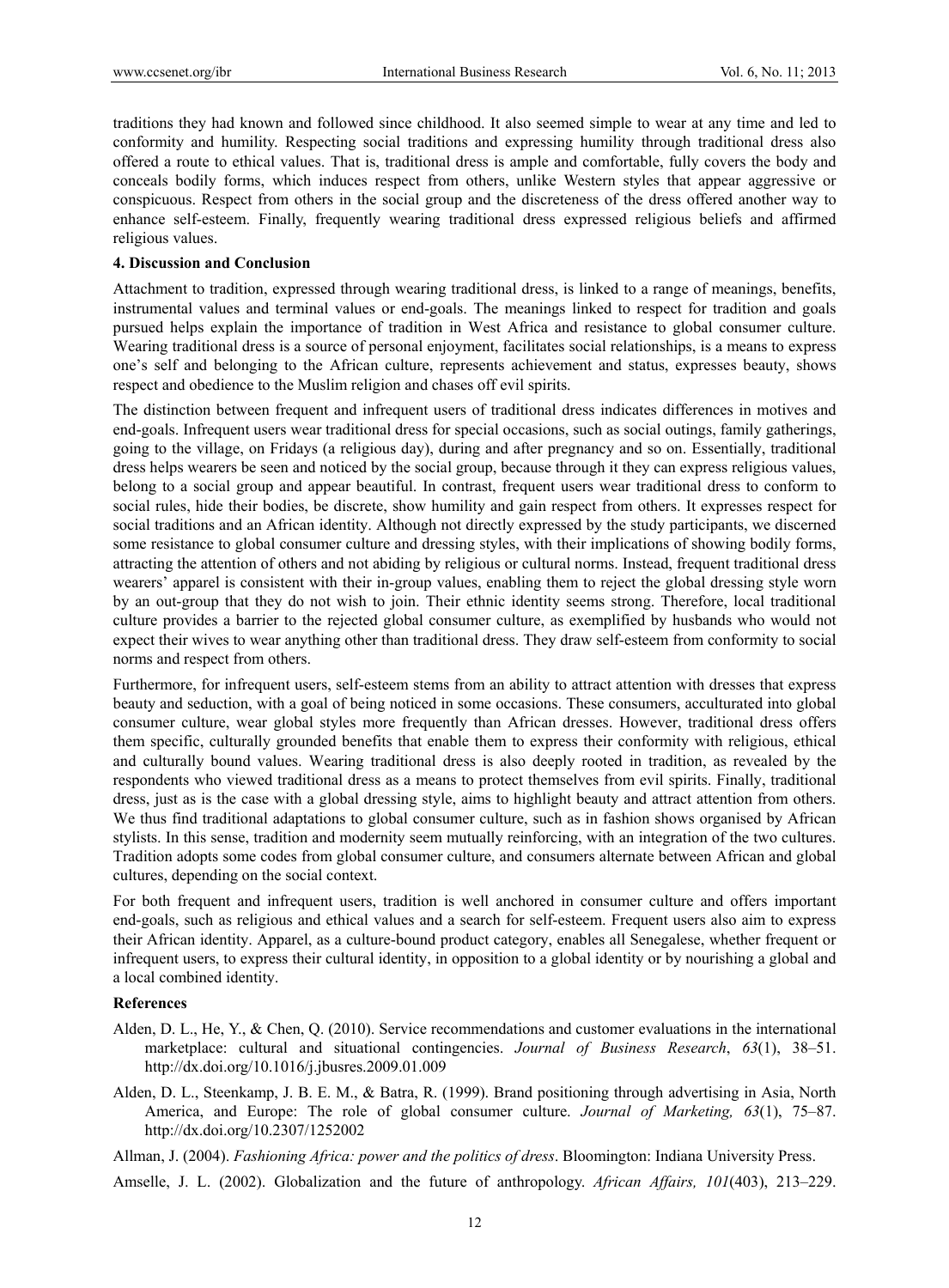http://dx.doi.org/10.1093/afraf/101.403.213

- Arnett, J. J. (2002). The psychology of globalization. *American Psychologist, 57*(10), 774–783. http://dx.doi.org/10.1037/0003-066X.57.10.774
- Auty, S., & Elliot, R. (1998). Fashion involvement, self monitoring and meaning of brands. *Journal of Product and Brand Management, 7*(2), 109–123. http://dx.doi.org/10.1108/10610429810216874
- Bagozzi, R. P., & Dabholkar, A. P. (1994). Consumer recycling goals and their effect on decisions to recycle: a means-end chain analysis. *Psychology & Marketing, 11*(4), 313–340. http://dx.doi.org/10.1002/mar.4220110403
- Bearden, W. O., & Etzel, M. J. (1982). Reference group influence on product and brand purchase decisions. *Journal of Consumer Research, 9*(2), 183–194. http://dx.doi.org/10.1086/208911
- Belk, R. W. (1988). Possessions and the extended self. *Journal of Consumer Research, 15*(2), 139–168. http://dx.doi.org/10.1086/209154
- Berry, J. W. (1997). Immigration, acculturation, and adaptation. *Applied Psychology: An International Review, 46*(1), 1–30.
- Beverland, M. L. B., & Farrelly, F. J. (2010). The quest for authenticity in consumption: consumers' purposive choice of authentic cues to shape experienced outcomes. *Journal of Consumer Research, 36*(5), 838–856. http://dx.doi.org/10.1086/615047
- Cleveland, M., & Laroche, M. (2007). Acculturaton to the global consumer culture: scale development and research paradigm. *Journal of Business Research, 60*(3), 249–259. http://dx.doi.org/10.1016/j.jbusres.2006.11.006
- Cleveland, M., Laroche, M., & Hallab, R. (2012). Globalization, culture, religion, and values: comparing consumption patterns of Lebanese muslims and christians. *Journal of Business Research, 65*, 489–498, http://dx.doi.org/10.1016/j.jbusres.2011.12.018
- Deci, E. L., & Ryan, R. M. (2000). The 'what' and 'why' of goal pursuits: human needs and the self-determination of behavior. *Psychological Inquiry, 11*(4), 227–268. http://dx.doi.org/10.1207/S15327965PLI1104\_01
- Diagne, S. B. (1992). L'avenir de la tradition. In Momar-Coumba Diop (Ed.), *Trajectoires d'un État* (pp. 279–298). Dakar, Senegal: Codesria.
- Eicher, J. B., Roach-Higgins, M. E., & Johnson, K. K. P. (1995). *Dress and Identity*. New York: Fairchild.
- Escalas, E. J., & Bettman, J. R. (2005). Self-construal, reference group and brand meaning. *Journal of Consumer Research, 32*(3), 378–389. http://dx.doi.org/10.1086/497549
- Fall, B. (2008). *Situation économique et sociale de la région de Dakar de l'année 2007*. Retrieved October 6, 2012, from http://www.ansd.sn/publications/annuelles/SES\_region/SES\_Dakar\_2007.pdf
- Gordon, B. (1987). Fossilized fashion: 'old fashioned' dress as a symbol of a separate, work-oriented identity. *Dress, 13*(1), 49–60. http://dx.doi.org/10.1179/036121187803657444
- Grunert, K. G., & Grunert, S. C. (1995). Measuring subjective meaning structures by the laddering method: theoretical considerations and methodological problems. *International Journal of Research in Marketing, 2*(3), 209–225. http://dx.doi.org/10.1016/0167-8116(95)00022-T
- Gusfield, J. R. (1967). Tradition and modernity: Misplaced polarities in the study of social change. *American Journal of Sociology, 72*(4), 351–362. http://dx.doi.org/10.1086/224334
- Gutman, J. (1982). A means-end chain model based on consumer categorization processes. *Journal of Marketing, 46*(1), 60–72. http://dx.doi.org/10.2307/3203341
- Hamilton, J. A. (1991). Mass fashion as threat in context and concept. *Clothing and Textiles Research Journal, 9*(2), 25–32. http://dx.doi.org/10.1177/0887302X9100900204
- Hopkins, M. C. (2006). Review of: Fashioning Africa: Power and the Politics of Dress. *Africa Today, 52*(4), 130–135. http://dx.doi.org/10.1353/at.2006.0047
- Kleine, R. E., Kleine, S., & Kernan, J. B. (1993). Mundane consumption and the self: a social identity perspective. *Journal of Consumer Psychology, 2*(3), 209–236. http://dx.doi.org/10.1016/S1057-7408(08)80015-0